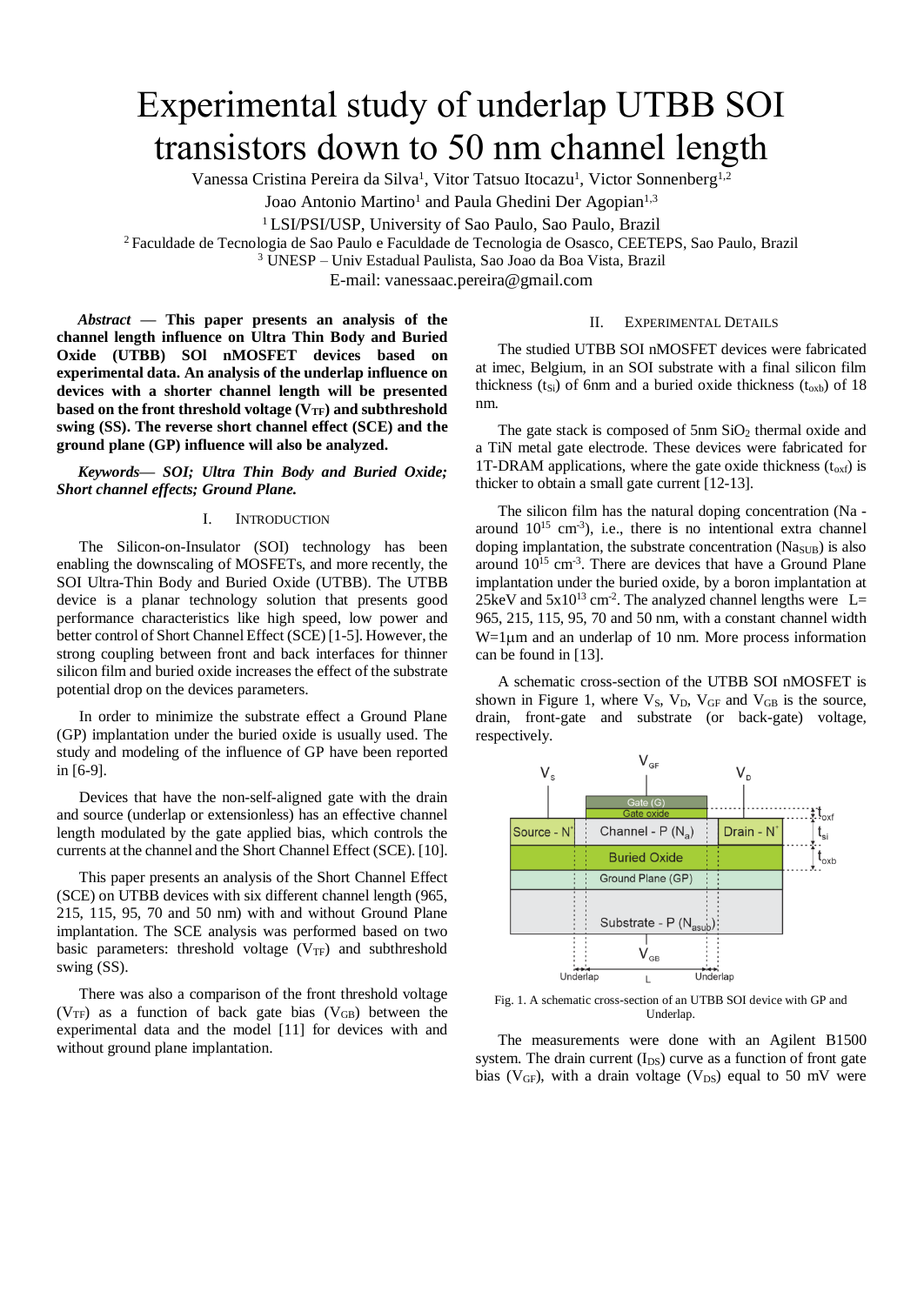measured with three different values of back gate bias in the triode region,  $V_{GB} = -2V$ , 0V and 2V.

The extraction of front threshold voltage  $(V_{TF})$  was made based on the second derivative method, which is applied on  $I_{DS}$ as a function of  $V_{GF}$  curve [14].

#### III. RESULTS AND DISCUSSION

The experimental drain current  $(I_{DS})$  as a function of front gate bias ( $V_{GF}$ ) for devices with  $V_{GB} = 0V$  and without GP and with GP is presented in figures 2 and 3, respectively.



Fig 2. Drain current as a function of front gate bias, with back gate bias equal to 0V and without GP.



Fig 3. Drain current as a function of front gate bias, with back gate bias equal to 0V and with GP.

As known from the theory [15], the current level grows while the channel length is reduced, and it is observed on figures 2 and 3. Besides this, there is a  $I_{DS}$  shift to a smaller front gate bias as the channel length is reduced until L=95nm. For shorter devices, a rebound of  $I_{DS}$  was observed and these values are shown in figure 4.

Figure 4 shows the front threshold voltage  $(V_{TF})$  as a function of the channel length (L). As mentioned before a rebound of  $V<sub>TF</sub>$  values occurs for very short devices due to the reverse Short Channel Effect (SCE). It means that the underlapped regions inversion is dependent on the fringing field

and due to the spacer be thicker than the gate oxide, a higher front gate voltage is needed. For channel length smaller than 95nm, the influence of the front threshold voltage of the underlap part becomes more important, affecting the effective  $V_{TF}$  of the device. It is observed for both devices with and without GP implantation.

The threshold voltage for devices with GP implantation is higher than those without one due to the smaller surface potential at the third interface.



Fig 4. Experimental curve of front gate bias as a function of the channel length with back gate bias equal to 0V.

 $\text{L=965nm}$  | both devices (with and without GP). Figure 5 presents an experimental curve of subthreshold swing (SS) as a function of channel length (L). Comparing the SS values for devices with and without GP a negligible variation was observed. The maximum variation between them occurs for L=115nm (ΔSS=4.27mV/dec). This behavior can be explained by the fact that the buried oxide capacitance predominates in both devices. For L smaller than 95nm an increase of SS values were obtained showing the usual SCE for



Fig 5. Experimental curve of subthreshold swing as a function of the channel length with the back gate bias equal to 0V.

Figure 6 shows a comparison of the experimental values of front threshold voltage for  $V_{GB}=-2$ , 0 and 2V with the model for the largest channel length (L=965nm), where there isn't the presence of SCE (for devices with and without GP).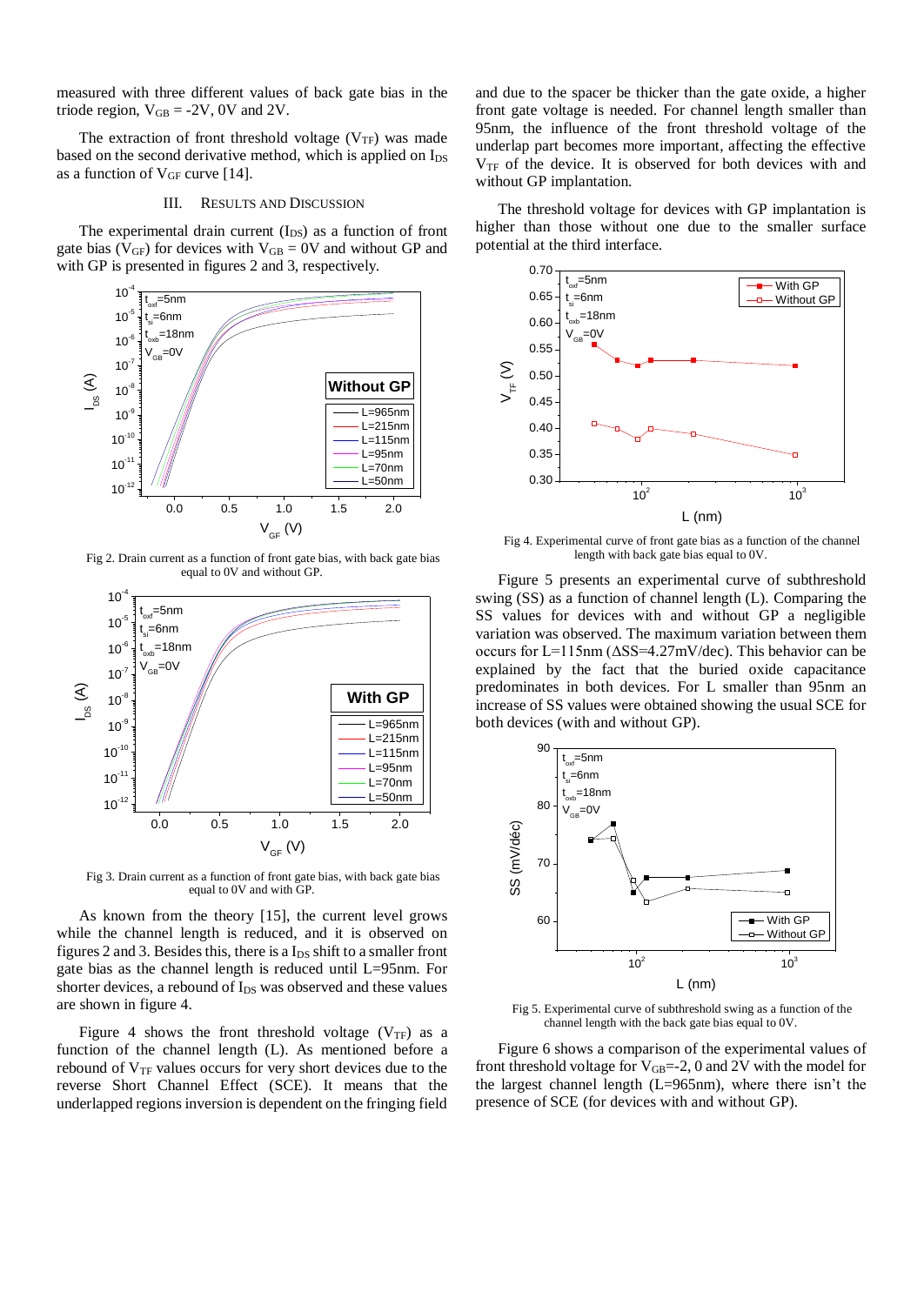It is observed a very good fit between the experimental data and the model [11] for all  $V_{GB}$  values.

The analytical model presents the third interface behavior with a potential applied at the substrate and its influence on the  $V_{TF}$  value. When the second interface is depleted, the third interface can be accumulated, depleted or inverted. When  $V_{GB}$ is about 2V the third interface is accumulated and the  $V_{TF}$  tends to increase, until VGB about 0V when the third interface is depleted and in this region  $V_{TF}$  tends to be constant, then applying a negative potential at the substrate, the third interface tends to invert and the  $V_{TF}$  increases with the potential. This model was studied by Itocazu et al [9].

Figure 7 shows a comparison of the experimental  $V_{TF}$  values for  $V_{GB}=-2$ , 0 and 2V with the model for the shorter channel length (L=50nm) for devices with and without GP. It is observed when  $V_{GB}$ =0V, there is a reverse SCE occurring that can be explained by the underlap region influence on  $V_{TF}$  as explained before. The experimental values are slightly higher than the model curve, because this model does not consider the underlap region and the channel length.



Fig 6. Comparison between the model and the experimental data curve of the threshold voltage as a function of back gate bias for L=965nm.



Fig 7. Comparison between the model and the experimental data curve of the threshold voltage as a function of back gate bias for L=50nm.

## IV.CONCLUSION

In this paper the analysis of the channel length on Ultra Thin Body and Buried Oxide (UTBB) SOI nMOSFETs was investigated based on experimental data.

It was verified that for devices with channel length shorter than 95 nm occurs the reverse SCE on  $V_{TF}$  roll-off that was explained by the underlapped regions that interfere on the bias to invert the channel, it means that the front threshold voltage increases while the channel length is reduced.

The curve of subthreshold swing presented the classical SCE, when the channel length is reduced the SS increases. No significant influence of GP was observed in SS parameter.

When comparing the experimental results with the model for threshold voltage, with and without a ground plane implantation, a good fit was obtained.

#### ACKNOWLEDGMENT

The authors would like to thank Imec (leuven-Belgium) for providing the samples that were used in this work.

#### **REFERENCES**

- [1] C. Fenouillet-Beranger, et al., "FDSOI devices with thin BOX and ground plane integration for 32 nm node and below", Solid State Electronics, vol. 53, pp. 730-734, 2009.
- [2] C. Fenouillet-Beranger, et al., "Impact of a 10 nm ultra-thin BOX (UTBOX) and ground plane on FDSOI devices for 32 nm node and below", Solid State Electronics, vol. 54, pp. 849-854, 2010.
- [3] T. Ernst, et al., "Ultimately thin double-gate SOI MOSFETs", IEEE Trans, Electron Devices, vol. 50, pp. 830-838, March, 2003.
- [4] A. Kranti, Rashmi, S. Burignat, J.-P. Raskin and G.A. Armstrong, "Analog/RF performance of sub 100 nm SOI MOSFETs with nonclassical gate-source/drain underlap channel design", Silicon Monolithic Circuits in RF Systems, pp. 45-48, January 2010.
- [5] K.R.A. Sasaki, M. Aoulaiche, E. Simoen, C. Claeys and J.A. Martino, "Silicon film thickness influence on enhanced dynamic threshold UTBB SOI nMOSFETs", Microelectronics Technology and Devices (SBMicro), pp.1-6, September 2014.
- [6] V.T. Itocazu, V. Sonnenberg, E. Simoen, C. Claeys and J.A. Martino, "Substrate effect on UTBB SOI nMOSFET", Microelectronics Technology and Devices (SBMicro), pp.1-6, September 2014.
- [7] V.T. Itocazu, V. Sonnenberg, E. Simoen, C. Claeys and J.A. Martino, "Influence of high temperature on substrate effect of UTBB SOI nMOSFET", Microelectronics Technology and Devices (SBMicro), pp.1-4, September, 2013.
- [8] K.R.A. Sasaki, M.B. Manini and J.A. Martino "Ground plane influence on enhanced dynamic threshold UTBB SOI nMOSFET", Devices Circuits and Systems (ICCDCS), pp. 1-4, April, 2014.
- [9] J.A. Martino, V. Sonnenberg, V.T. Itocazu, E. Simoen and C. Claeys "Substrate effect on threshold voltage of long and short channel UTBB SOI nMOSFET", EURO SOI 2014, January, 2014.
- [10] Nicoletti, T. "Estudo de transistors UTBOX SOI não auto-alinhados como célula de memória" thesis Ph.D., pp. 54-57, 2013.
- [11] Martino J.A, Lauwers L, Colinge JP, De Meyer K. Model for the potential drop in the silicon substrate for thin-film SOI MOSFETs. Electronics Letters; vol. 26(18) pp. 1462-1464, 1990